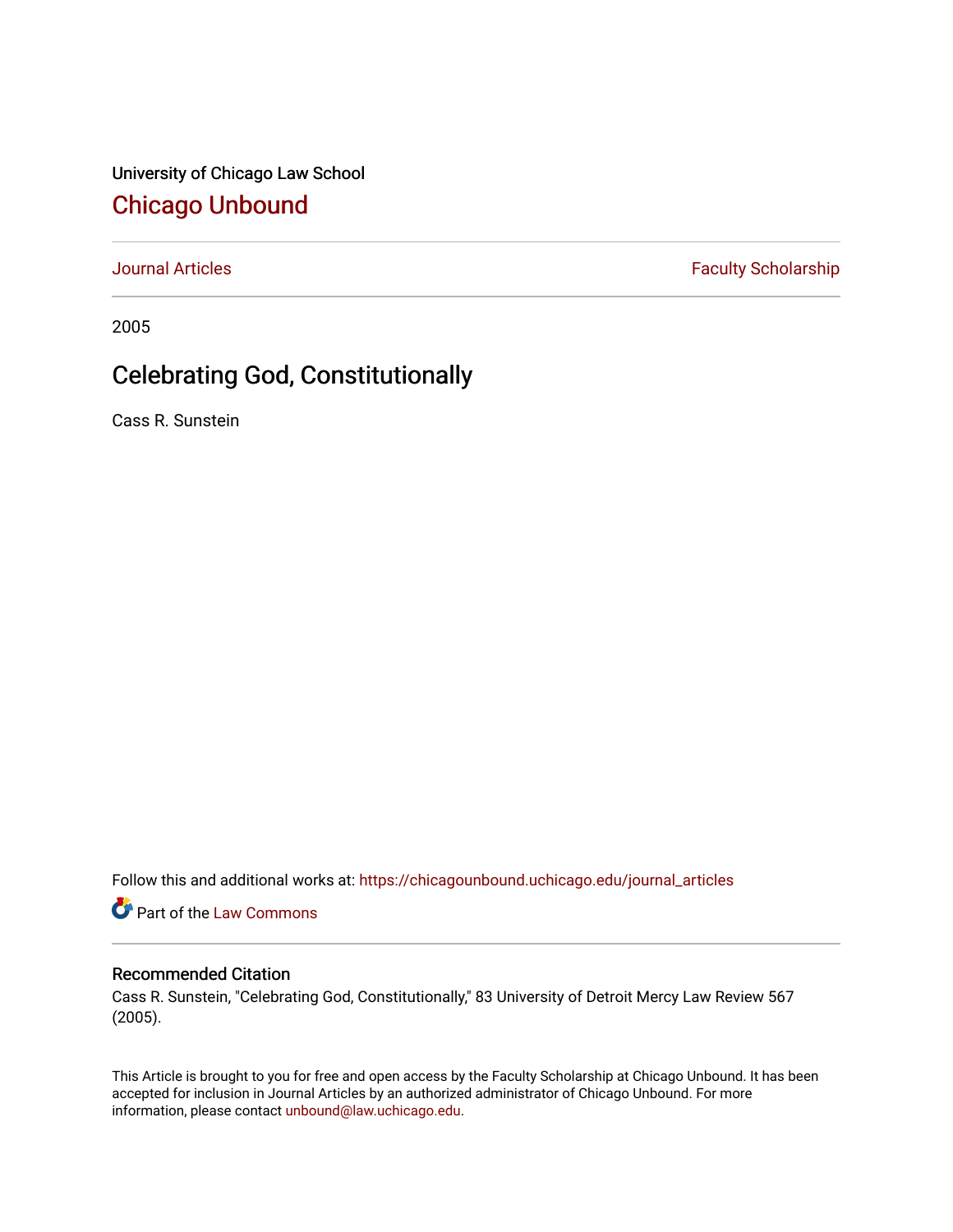## **MCELROY LECTURE**

## **Celebrating God, Constitutionally**

CASS R. SUNSTEIN\*

In recent years, the Supreme Court has often been confronted with "ceremonial deism." As I understand the term here, ceremonial deism is categorized by the following features. First, it is not coercive; no one is being required to do or to say anything. Second, it involves public displays that refer generally to God, without choosing any particular conception of God. Third, it involves activities that are either specifically honored by tradition or essentially indistinguishable from activities that are specifically honored by tradition.

Ceremonial deism has a core and a periphery.<sup>1</sup> The core might be said to include the use of the words "In God We Trust" on currency and as the national motto, legislative prayers, public oaths that refer to God and that use the Bible, and the use of the phrase "God Save This Honorable Court" to begin judicial proceedings. The periphery includes the words "under God" in the Pledge of Allegiance, prayers at public university ceremonies, and displays of religious symbols on public property. All I mean by ceremonial deism, then, is non-coercive public displays that refer to God in the way that is time honored and fits with our traditions.

That's the topic. In these remarks, I have two goals. The first is to explore how the constitutional law might evaluate ceremonial deism. In the first part of these remarks, I will try to illuminate current constitutional debate by attempting to identify the approaches that are behind the current controversy.

The second goal is to argue that federal courts, including the Supreme Court, should generally permit ceremonial deism. This means that the Supreme Court should get out of the business of attacking references to God, if they are in fact vindicated by tradition or if they are hard to distinguish, in principle, from those references that are vindicated by tradition. The underlying idea is that if a practice is longstanding and if it does not offend existing decisions, then courts should impose a heavy burden on those who strike down the practices. Here is an effort to free up other institutions, including state government, from the heavy hand of

Karl N. Llewellyn Distinguished Service Professor, Law School and Department of Political Science, University of Chicago. This essay is a lightly revised version of the transcript of the McElroy Lecture, delivered at the University of Detroit Mercy School of Law, on March 7, 2006. The author would like to thank members of the community of the law school for their extraordinary kindness and generosity on that occasion. Readers are asked to make allowances for an essay that draws on an oral presentation.

*<sup>1.</sup> See* Steven B. Epstein, *Rethinking the Constitutionality of Ceremonial Deism, 96* COLUM. L. REv. 2083 (1996).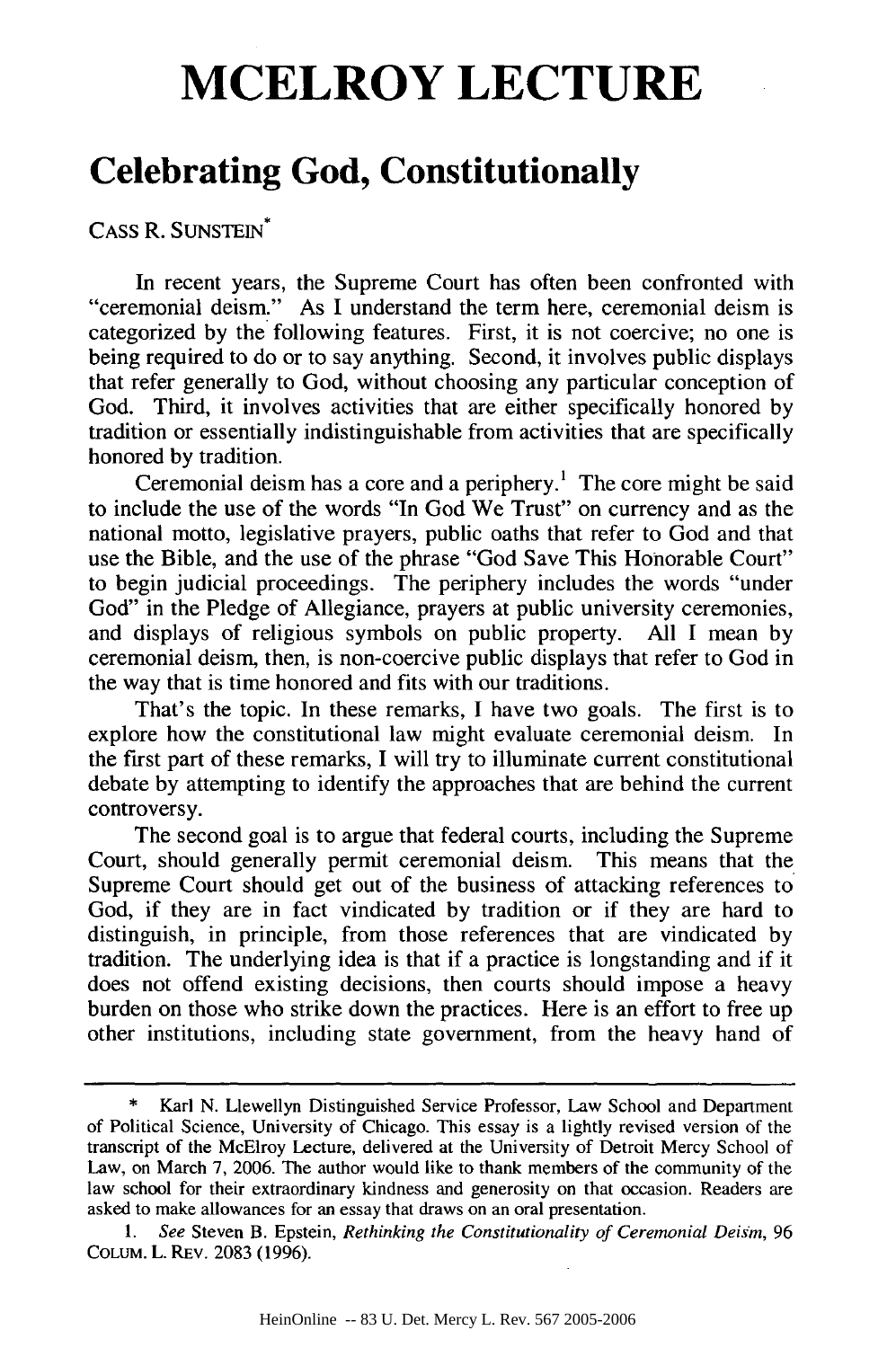constitutional law insofar as those institutions are engaging in ceremonial deism. The harm done by ceremonial deism, if there is any, is purely symbolic. It involves feelings rather than material effects. Note in this regard that we have a diverse country, most of whose citizens are religious believers. Public inferences to God should not be struck down by federal courts in light of the kind of diversity we have.

That's the basic argument. What I'm going to do now is to begin by exploring theories of constitutional interpretation first. After that, I will explore ceremonial deism in particular. The theories are going to be a bit abstract and I will be exploring four of them. Each has been with us for about 200 years now, and they often have been in the background. We ought to bring them to the foreground.<sup>2</sup>

The first approach to constitutional interpretation might be called *bipartisan restraint.* It is associated with Oliver Wendell Holmes, who practiced it, and to a large extent Chief Justice John Marshall, who usually practiced it also. There is no practitioner of bipartisan restraint on the current Supreme Court  $-$  though members of the Senate Judiciary Committee have shown some interest in bipartisan restraint at least for the last year.

What bipartisan means is that the Court should strike laws down only if the violation of the Constitution is clear and unambiguous. People who believe in bipartisan restraint emphasize that the Court is composed not by sages but by lawyers. The Court consists of people who are educated in the law. Advocates of bipartisan restraint think that the Constitution is ambiguous, as it certainly is, and they insist that laws should not be struck down unless they're unambiguously in violation of the Constitution of the United States.

At the turn of the century a law professor named James Bradley Thayer argued for bipartisan restraint.<sup>3</sup> Thayer argued that because the American Constitution is often ambiguous, those who decide on its meaning must inevitably exercise discretion. Laws that "will seem unconstitutional to one man, or body of men, may reasonably not seem so to another; **...** the constitution often admits of different interpretations;... there is often a range of choice and judgment."<sup>4</sup> In Thayer's view, "whatever choice is rational is constitutional."<sup>5</sup> Thayer's argument, in brief, was that courts should strike down laws only "when those who have the right to make laws have not merely made a mistake, but have made a

<sup>2.</sup> The approaches are explored in detail, with references, in CASS R. **SUNSTEIN,** RADICALS **IN** ROBES: WHY EXTREME **RIGHT-WING** JUDGES ARE WRONG FOR AMERICA (Basic Books 2005).

*<sup>3.</sup> See* James Bradley Thayer, *The Origin and Scope of the American Doctrine of Constitutional Law,* 7 HARV. L. REv. 129 (1893).

*<sup>4.</sup> Id.* at 144.

*<sup>5.</sup> Id.*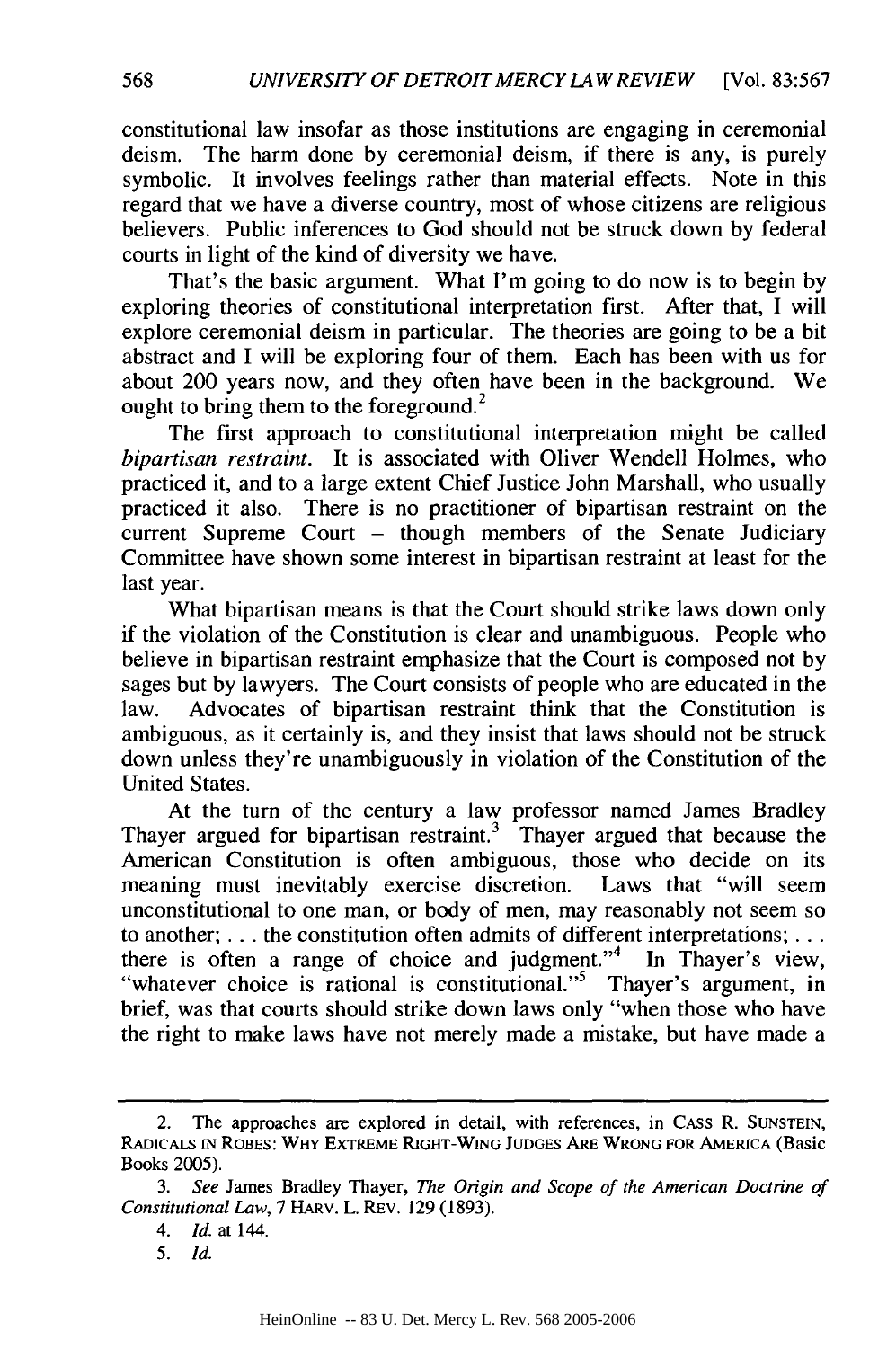very clear one—so clear that it is not open to rational question."<sup>6</sup> The question for courts "is not one of the mere and simple preponderance of reasons for or against, but of what is very plain and clear, clear beyond a reasonable doubt."<sup>7</sup>

I said that Oliver Wendell Holmes was a practitioner of bipartisan restraint. As he once said, "If my fellow citizens want to go to Hell, I'll help them. It's my job."<sup>8</sup> Holmes has no followers on the current Court; there's no one who is consistently willing to uphold legislation, including in the area of separation of church and state, against constitutional attack. So that's one approach and some of my remarks will be an effort to cover it a little bit.

The second approach that has got a lot of attention in recent years: originalism. Originalists believe, not that the Supreme Court should uphold every law that is not clearly unconstitutional, but instead that the Court should go in a time machine. The Court should recover the original understanding of the document. Hence originalists insist that the Constitution means what it meant at the time it was ratified. For evaluating the idea of ceremonial deism, or separation of church and State, the task is to recover the original understanding of those who gave us the Constitution of the United States. This might be said to be a "time travel" conception of the constitutional law.

There's a lot to be said on behalf of originalism. It attempts to vindicate the rule of law by reducing the discretion of federal judges. It insists that, instead of allowing federal judges to make their own decisions about what religious freedom requires in a diverse society, judges ought to figure out what We the People thought was meant by the Establishment Clause at the time the Constitution was ratified. Here there is a democratic, as well as a rule of law reason, for originalism.

But there are two large problems with the originalist project. The first is it may be somewhat contradictory. If the original understanding is to be binding, it must be because the original understanding was that the original understanding would be binding. If the original understanding was not that the original understanding would be binding, then the originalist project defeats itself. For the idea of this theory to work, it has to be a case that the people who gave us the free exercise clause and the establishment clause and other clauses of the Constitution specifically meant their specific understandings to bind prosperity.

*<sup>6.</sup> Id.*

<sup>7.</sup> *Id.* at 151.

<sup>8.</sup> Oliver W. Holmes, *Letter from Holmes to Harold J. Laski (Mar. 4, 1920), in I* HOLMES-LASKI LETTERS: THE CORRESPONDENCE OF MR. JUSTICE HOLMES AND HAROLD J. LASKI, 1916-1935, 248-49 (Mark DeWolfe Howe ed., 1953).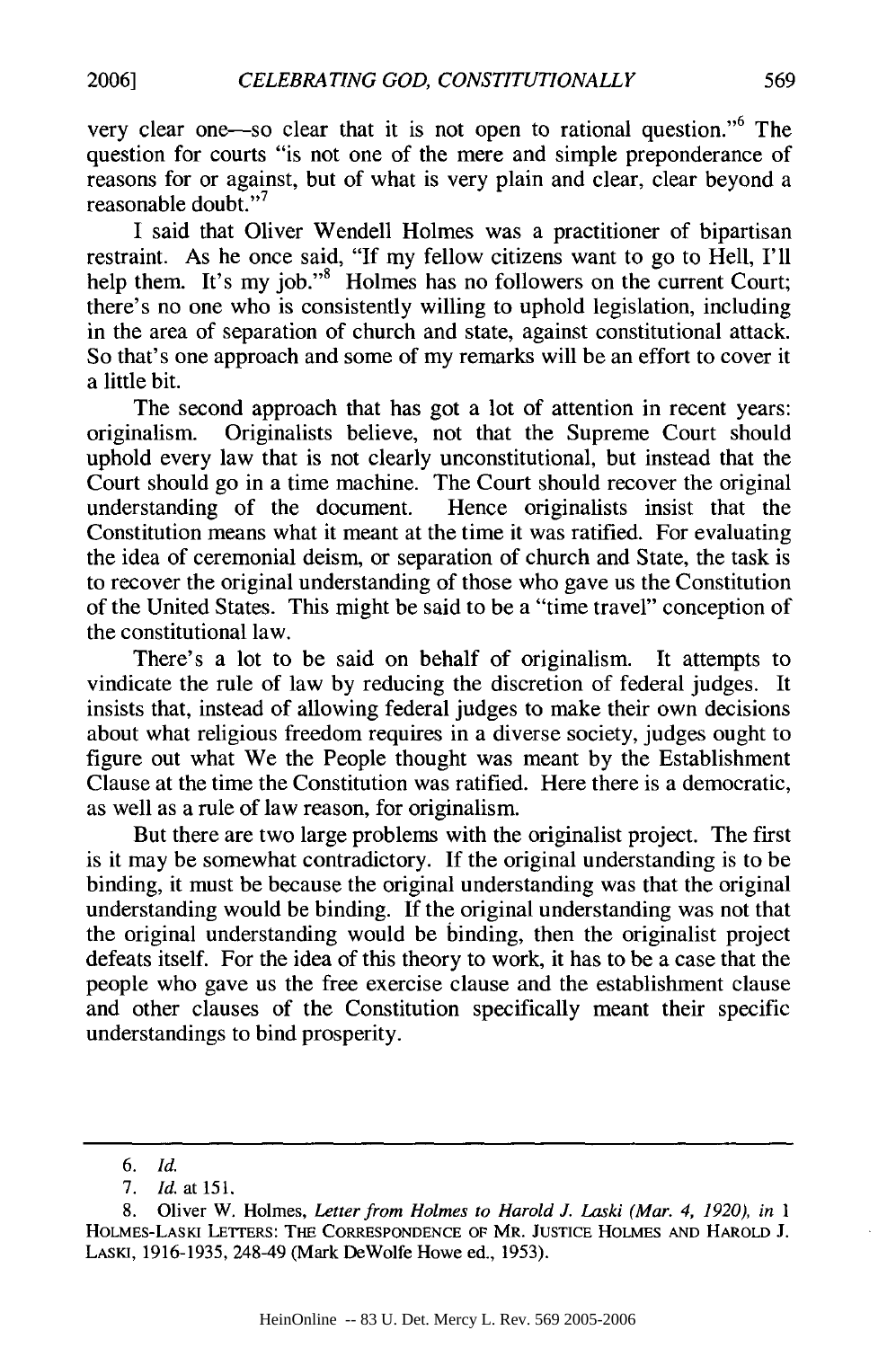Unfortunately, there's a lot of reason historically to think they did not mean to entrench their specific views.<sup>9</sup> In that case, the originalist approach defeats itself, because the approach was not that of those who originally ratified the Constitution.

There is a further problem. The originalist approach for the Constitution would cause serious problems for our system of rights and with our present institutions. I'll give you just one example from the area I'm focusing on in this set of remarks. Justice Thomas has argued that the separation of church and state does not apply to state government.<sup>10</sup> It follows, from this view, that if people wanted to establish a state church for California or Massachusetts or Michigan that would be fine as far as the national Constitution is concerned. And if the state wants to favor a particular religion through funds or through any other approach, the state government runs into no constitutional problem because the Establishment Clause doesn't apply to state government—only to national government.

The real problem with Thomas' approach, in my view, is he's probably right on history. It may well be a stretch to say that, as a matter of history, the establishment clause is incorporated in the Fourteenth Amendment according to the original understanding. He may well have the history right, I think. But if his approach were accepted, we would so alter our current understandings at the level of state government as to make our system essentially unrecognizable. If we were to unleash religious struggle on state legislature, unconstrained by the Establishment Clause, then we would turn the United States into a very different country than it's been for fifty years or more.

So my suggestion with respect to originalism is, first, that it may embed a theory of interpretation that is not the theory of the original ratifiers of the Constitution. And second, it would transform our document in ways that would alter radically and for the worse the system of government by which we have long lived. We have now explored two theories of interpretation, bipartisan restraint by Justice Holmes on the one hand, originalism of Justice Thomas on the other.

Now let me turn to the third approach which I'm going to call perfectionism. This is an approach that has played a dominant role in the area of religion in the last forty or fifty years. We might treat William Brennan as the leading perfectionist in the last half-century. The perfectionists believe that the Constitution sets out strong aspirations for freedom in general and for religious freedom in particular.<sup>11</sup> Under their view, the particular meaning of these aspirations is transformed from one

<sup>9.</sup> H. Jefferson Powell, *The Original Understanding of Original Intent,* 98 HARv. L. REv. 885 (1985).

<sup>10.</sup> *See* Elk Grove Unified School Dist. v. Newdow, 542 U.S. 1, 49-50 (2004), *reh'g denied,* 542 U.S. 961 (2004).

<sup>11.</sup> For an example of perfectionism, see RONALD DWORKIN, **JUSTICE IN** ROBES (Belknap Press 2006).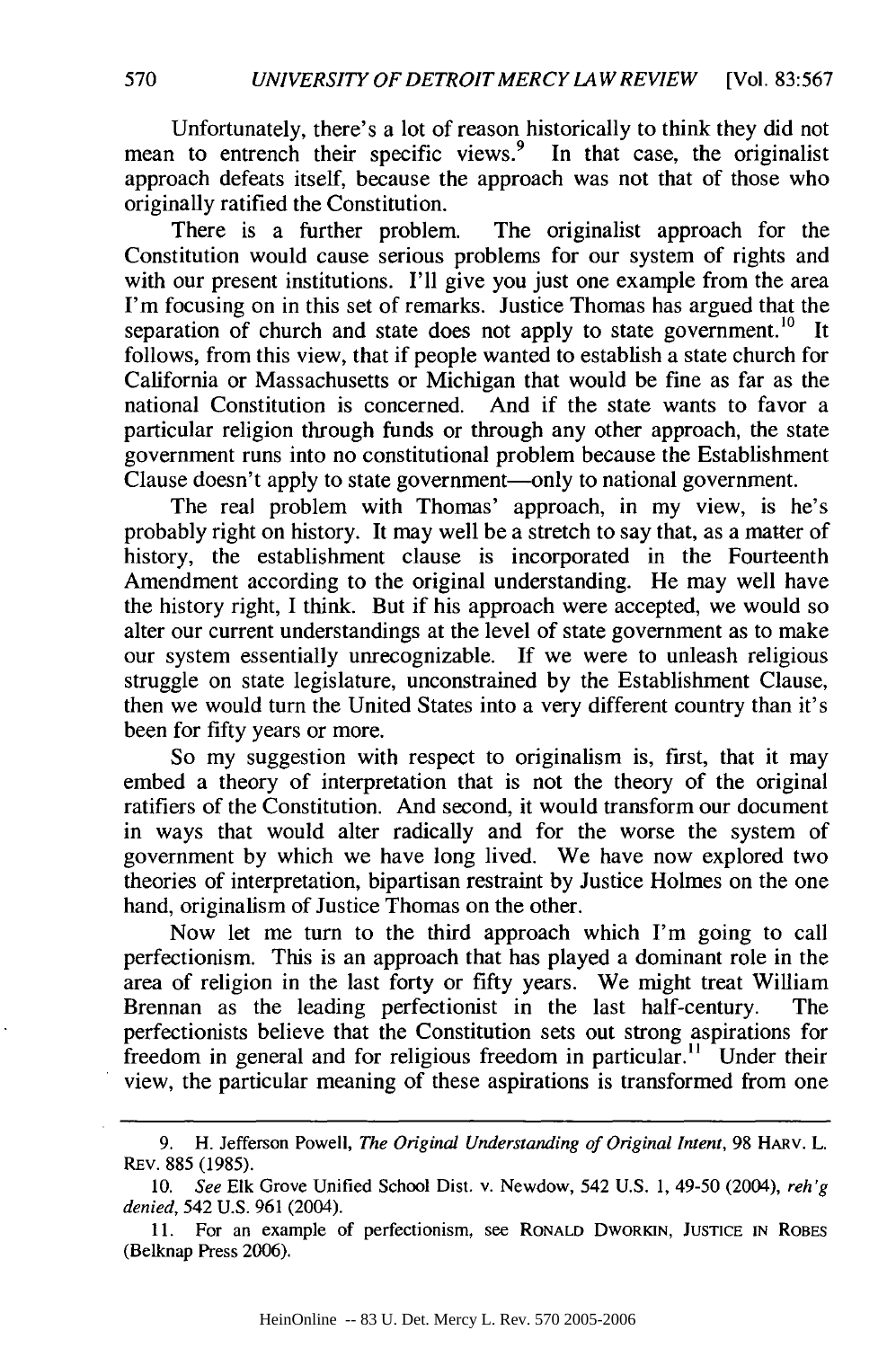generation to another. Justice Breyer has defended a kind of perfectionist approach to the Constitution, saying the document is not static and it changes over time.<sup>12</sup> Certainly Americans have learned more about how to live with one another, and as we do, perhaps our understanding of the requirements of religious liberty are being altered.

Many of the dominant ideas for last thirty years or so in the area of religious liberty hold their source to this approach to constitutional interpretation. For example, the wall of separation between church and state is a metaphor that is the result of the perfectionist approach, trying to make our system of religious liberty as good as it possibly can be. (I do not mean to endorse the metaphor, which seems to me misleading, and damaging; I mean simply to note that it is a perfectionist idea.)

Also perfectionist is the idea of "neutrality" between religion and nonreligion or neutrality across religious. That idea is less dangerous and damaging-indeed it has considerable appeal-but it has an unmistakable perfectionist feature. The ratifiers of the First Amendment did not believe in neutrality in a strong sense. The notion of neutrality between religion and nonreligion and across religions is more a development of the last fifty years of than in the founding period.

In my view, there is a lot of nobility to the perfectionist approach to the Constitution, but let me outline some problems with it. The first is if our judges are trying to perfect our constitutional ideas by trying to figure out what free exercise means or respecting what establishment means, they may blunder. Judges have no special access to moral or political truth. If judges are trying to figure out how best to understand our constitutional aspirations, it is possible that they will make our constitutional system less perfect and not more so. If judges have no privileged access to political or moral truth, then to entrust them with the task of putting our aspirations in the best light is risky just because of the inevitable fallibility of judges. Even if judges were not fallible in this way, democracy and self government have their claims, do they not? Perfectionism threatens to unsettle our ability to rule ourselves. If we entrust our judges with the task of figuring out what free exercise of religion means or what respecting establishment of religion really means, we might compromise selfgovernment. If we entrust judges with the task of figuring out our deepest aspirations, we might be asking them to do something better done by our citizens and ordinary people, not just judges.

The fourth approach, which is the final one, would be written in small letters. It's call minimalism. Minimalists believe in little constitutional law rather than in big heroic constitutional law. They believe that constitutional law should be little in the two different ways. First, suppose that the Supreme Court is confronting a problem like the use of the word, Under God, in the Pledge of Allegiance. Minimalists want judges to take a

<sup>12.</sup> *See* **STEPHEN** BREYER, ACTIVE LIBERTY (Knopf 2005).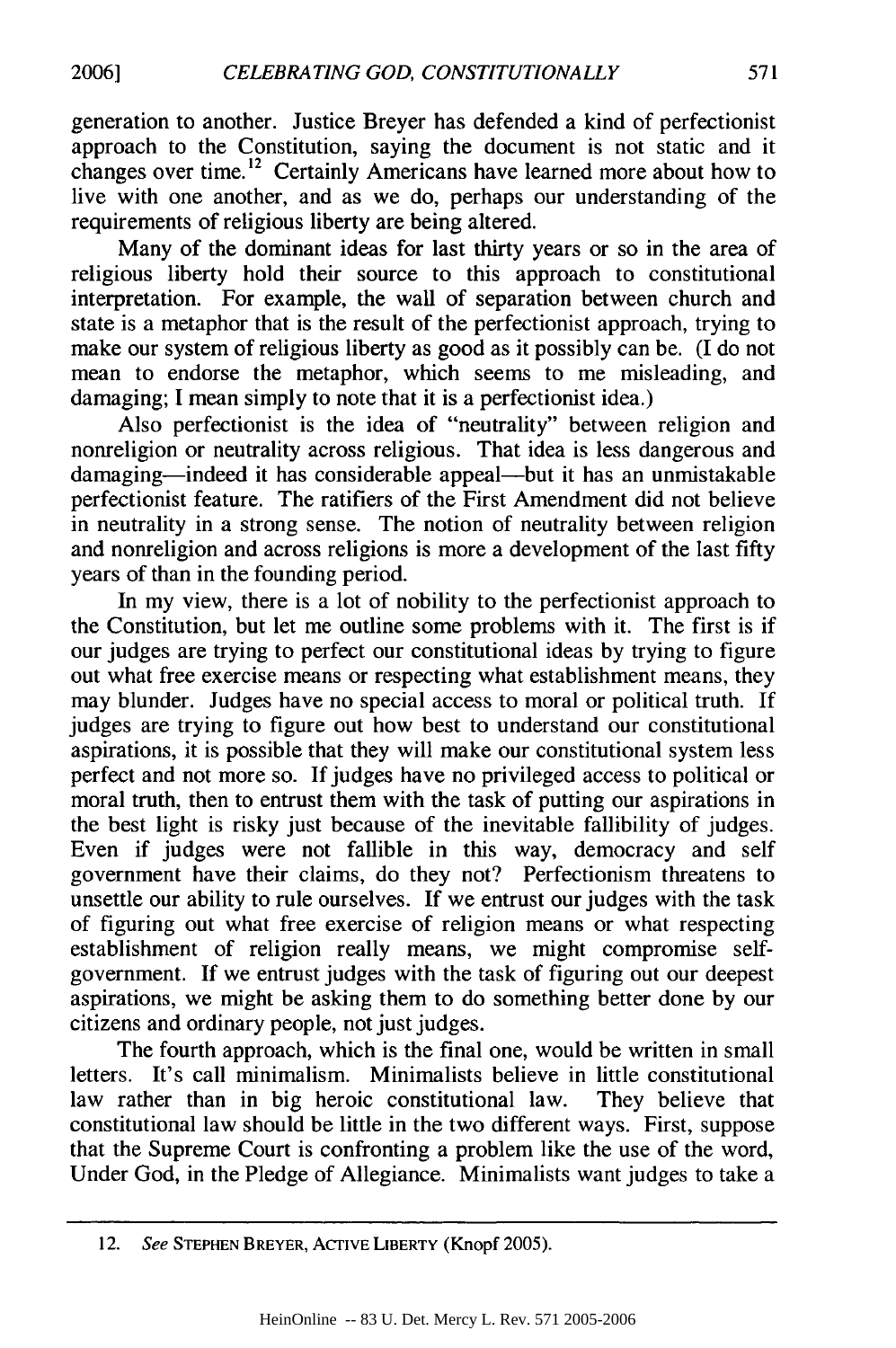small step and focus on the use of the words "under God" in the Pledge of Allegiance, not a large step that resolves all sorts of questions of religious liberty and establishment.

Hence minimalists like incremental rather than earth-shaking decisions. They prefer nudges over earthquakes. In addition, minimalists like shallowness rather than depth. That is very different from what you would want in a romantic relationship or in a teacher! In constitutional law, minimalists want shallowness for the following reason: They think that theoretical depth, in the constitutional domain, forces judges to take stands on issues that most deeply divide us. They want to avoid that. They like shallowness in the form of rulings and rationale that we can all agree on, notwithstanding our diversity and our plurality. So by shallowness, I mean an outcome and an argument that we can accept notwithstanding our disagreements on foundational issues. For example, people can agree right now in the United States that government cannot censor speech unless there is a clear and present danger. And we agree on that despite our disagreement on theological issues and political issues. Across many differences, we support freedom of speech against censorship. What minimalists want to do is to achieve a big goal for a diverse nation, which is to make it possible for people to agree where agreement is necessary, while also making it unnecessary for people to agree where agreement is not possible.

Justice O'Connor, recent retiree from the Supreme Court, was a practitioner of minimalism. $13$  There are two objections to the minimalist approach that one might make. One is that it is unpredictable. Justice O'Connor could not easily be pigeon-holed; people didn't know how she would vote in hard cases. And so the narrowness that she prized might be a problem for those who want to know what the law is. Narrow decisions leave a great deal of uncertainty. Shallowness is also a problem if the deep theory would be right. If there is an excellent deep theory, then we should opt for depth. But often we can't find one. And even if some people think they have the right theory, some of our fellow citizens will not agree to it, and it is respectful for our fellow citizens not to insist on that theory if we can't get them to agree to it.

I am done with these abstract remarks about constitutional theory. Now it is time to talk about ceremonial deism in particular. In terms of the approaches I have described, it's clear that if you believe in bipartisan restraint, as Oliver Wendell Holmes, then the answer is clear: There is absolutely nothing wrong with the public ceremony that refers to God, that mentions the Ten Commandments, or that uses the Bible. Indeed, there is nothing wrong with public displays of the Ten Commandments, or with the inclusion of the words "under God" in the Pledge of Allegiance. Those

<sup>13.</sup> *See* Cass R. Sunstein, *Problems with Minimalism,* 58 STAN. L. REv. 1899, 1901-02 (2006).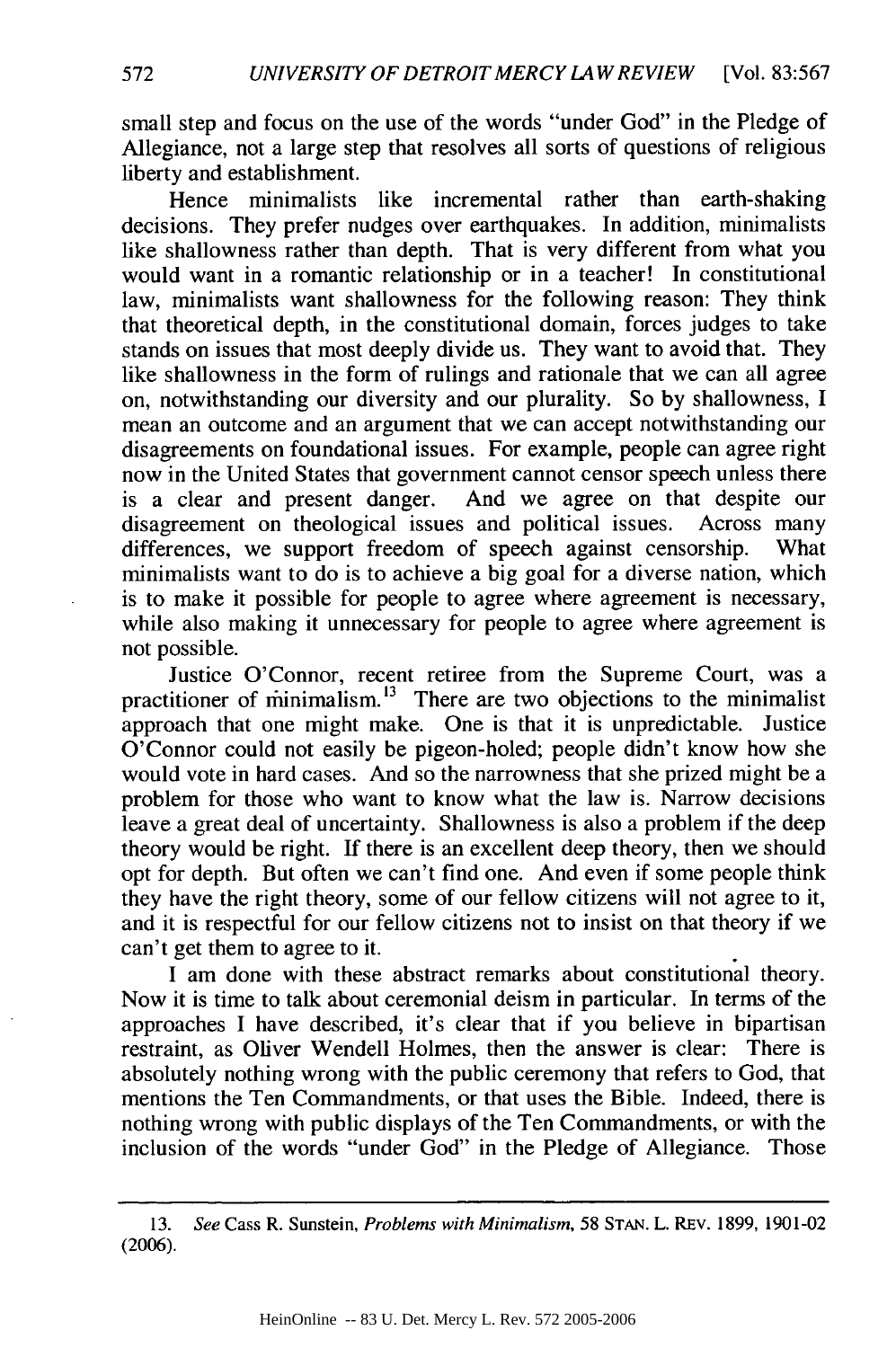who believe in bipartisan restraint find ceremonial deism easy and fine. The Constitution does not clearly or unambiguously forbid references, in public, to God. For those who believe in bipartisan restraint, these cases do not present serious challenges; judges should simply back off.

Something similar is probably true if you are an originalist and if you accept the originalist approach of Justices Scalia and Thomas. Under that approach, ceremonial deism is constitutionally acceptable. Justice Thomas' view, if you will recall, is that the Establishment Clause does not apply to states at all. If a university or state wants to recognize the existence of God, there is no problem. Justice Scalia does not take that view but he is able to point to a great deal of history suggesting that ceremonial deism is legitimate.<sup>14</sup> For originalists, as for advocates of bipartisan restraint, these questions are easy.

Many perfectionists reach a very different conclusion. They believe that the state must be neutral as between religion and non-religion, and also neutral as between some religions other religions.<sup>15</sup> They ask: What is neutral in state recognition of the existence of God? After all, millions of Americans are agnostic or atheist, and many others do not accept monotheism. For perfectionists who insist on genuine neutrality, it is clear that ceremonial deism is in constitutional trouble, hence, for example, the view that the pledge of the allegiance cannot constitutionally contain the words "under God." Under this view, it is not possible to celebrate God constitutionally.

The minimalists are split. Some of them, such as Justice Breyer, want to go case by case,<sup>16</sup> making fine decisions amongst different kinds of religious displays. For such minimalists, it is important to pay close attention to context, which will make some forms of ceremonial deism constitutionally valid and other forms invalid. I want to identify here the intellectual parent of minimalism and explore how his views might bear on the problem.

I mean to refer here to the English social theorist Edmund Burke, who believed that each of us has a private stock of wisdom.<sup>17</sup> Each person in this room has such a private stock. But what each of us knows, as an individual, is pitiful really compared to what tradition knows. This is not because the individuals who constitute traditions were smarter or wiser than each of us; it is because traditions contain the knowledge of so many-not of dozens or hundreds or thousands but of millions of

<sup>14.</sup> *See* Scalia opinions in the Ten Commandments cases (Van Orden v. Perry, 125 S. Ct. 2854, 2864 (2005) (Scalia, J., concurring); McCreary Cty., KY, v. ACLU, 125 S. Ct. 2722, 2748 (2005) (Scalia, J., dissenting and joining in Part II and III of the majority opinion)).

<sup>15.</sup> *See* Epstein, *supra* note 1, for citations and careful elaboration.

<sup>16.</sup> *See Van Orden,* 125 S. Ct. at 2868 (Breyer, J., dissenting).

<sup>17.</sup> For elaboration and citations, see Cass R. Sunstein, *Burkean Minimalism,* 105 MICH. L. REV. 353 (2006).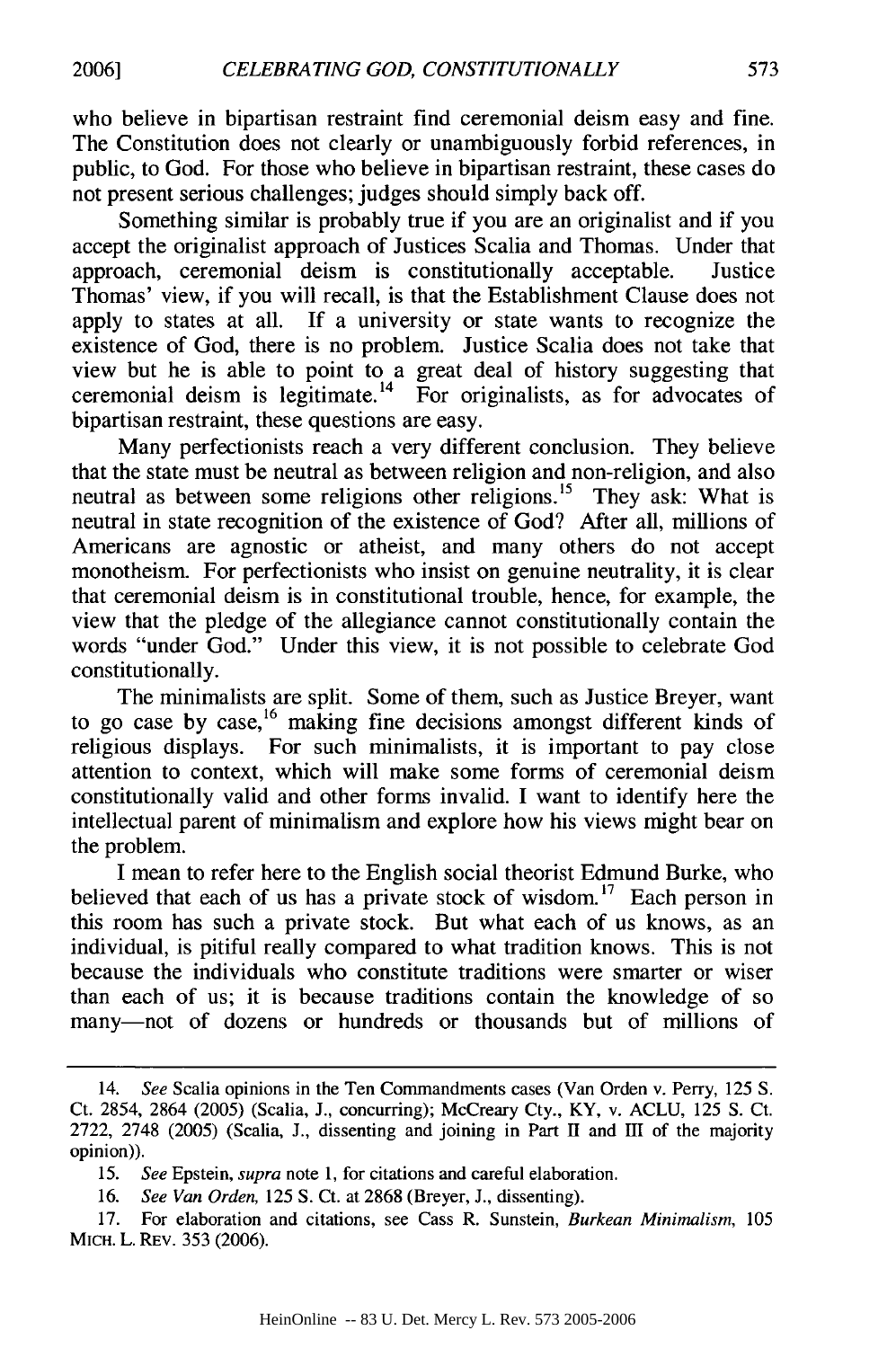individual minds. Burke rejected the revolutionary temperament because of its theoretical ambition.<sup>18</sup> Burke's key claim is that the "science of constructing a commonwealth, or reforming it, is, like every other experimental science, not to be taught a priori. $\overline{N}^{19}$  To make this argument Burke opposes theories and abstractions, developed by individual minds, to traditions, built up by many minds over long periods. In his most vivid passage, Burke writes:

We wished at the period of the Revolution, and do now wish, to derive all we possess as *an inheritance from our forefathers....* The science of government being therefore so practical in itself, and intended for such practical purposes, a matter which requires experience, and even more experience than any person can gain in his whole life, however sagacious and observing he may be, it is with infinite caution that any man ought to venture upon pulling down an edifice which has answered in any tolerable degree, for ages the common purposes of society, or on building it up again, without having models and patterns of approved utility before his eyes. <sup>20</sup>

Thus Burke stresses the need to rely on experience, and in particular the experience of generations; and he objects to "pulling down an edifice," a metaphor capturing the understanding of social practices as reflecting the judgments of numerous people extending over time. It is for this reason that Burke describes the "spirit of innovation" as "the result of a selfish temper and confined views,"<sup>21</sup> and offers the term "prejudice" as one of enthusiastic approval, noting that "instead of casting away all our old prejudices, we cherish them to a very considerable degree."<sup>22</sup> Emphasizing the critical importance of stability, Burke adds a reference to "the evils of inconstancy and versatility, ten thousand times worse than those of obstinacy and the blindest prejudice."<sup>23</sup>

In short, Burke thought that legal structures and individual rights should be built up with careful reference to longstanding practice. In the domain of religion, this was, in many ways, Chief Justice Rehnquist's approach to constitutional questions. Chief Justice Rehnquist analyzed hard questions by reference to our traditions. Strikingly, Chief Justice Rehnquist's defense of the use of the words "under God" in the Pledge of Allegiance is an almost entirely Burkean exercise, stressing practices rather

23. *Id.*

<sup>18.</sup> Edmund Burke, *Reflections* on the *Revolution in France, in* THE PORTABLE **EDMUND** BURKE, 416-51 (Isaac Kramnick ed. 1999) (1790).

<sup>19.</sup> Id. at 442.

<sup>20.</sup> *Id.* at 451.

<sup>21.</sup> *Id.* at 428.

<sup>22.</sup> **Id.** at 451.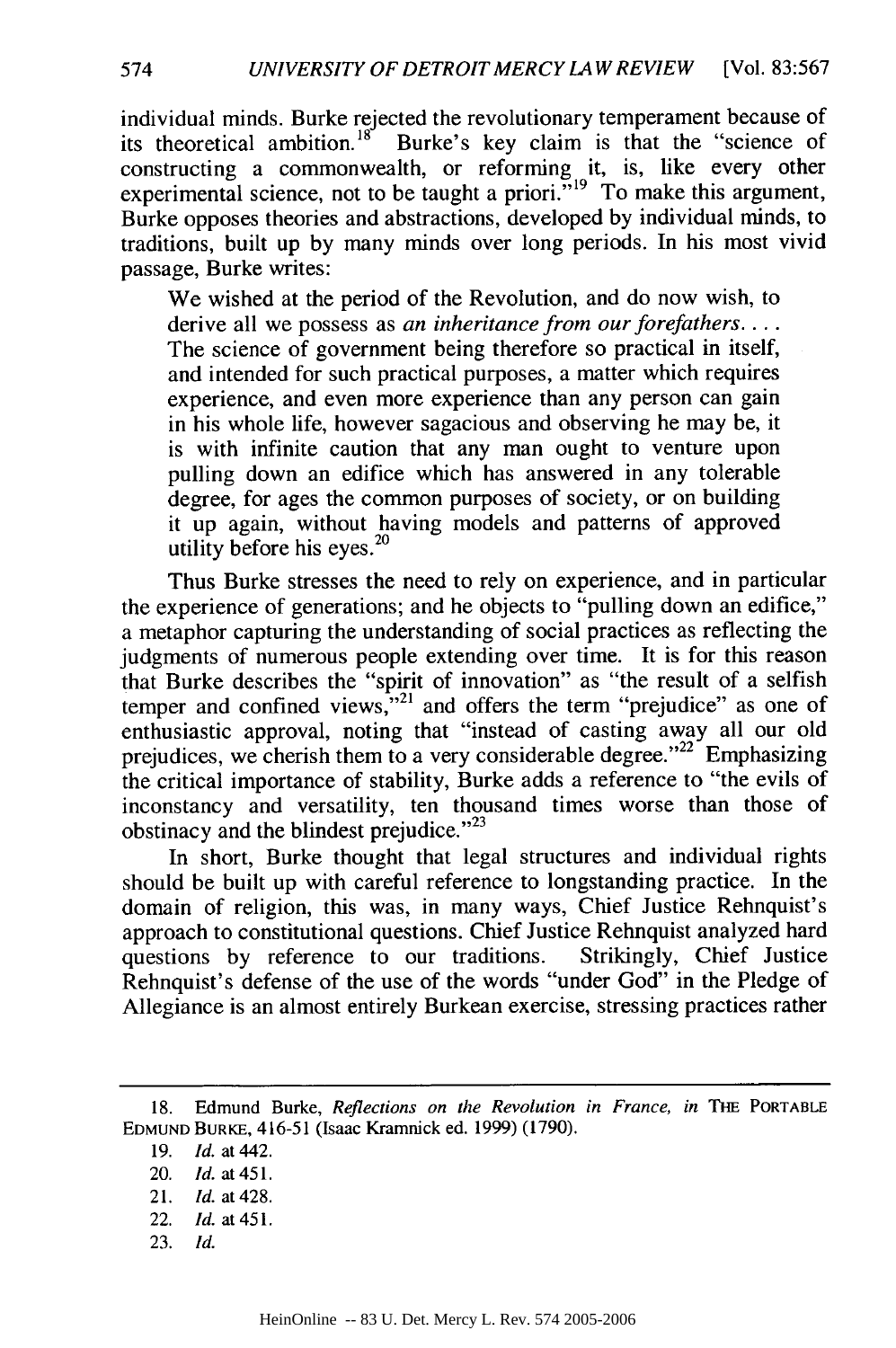than reasons for practices. 24 Indeed, Chief Justice Rehnquist's view of the Establishment Clause has a persistent Burkean feature, at least insofar as he would permit public recognition of God by reference not to theories or principle, but by reference to history alone.<sup>2</sup>

At least for ceremonial deism, I think that Chief Justice Rehnquist was right. The Burkean approach that bases constitutional law on longstanding traditions, rather than on theories and abstractions, has a lot to recommend it.

What I've just done is to suggest that minimalists who are inspired by Burke have no problem with ceremonial deism. So too for the originalists and for those who believe in bipartisan restraint. It is only the perfectionists who have trouble. I think the Burkean minimalists are right, and I want to clarify that judgment in the remarks that remain.

One objection of ceremonial deism is that if we allow it, we are on a slippery slope to invocation specifically of religious values in a way that would undermine rather than support our constitutional tradition of respect for diversity. I want to address that objection by building up cases now with minimalist fashion. And I'm going to start with the cases in which the argument for striking down legislation is strongest. I will end with cases in which the argument for striking down legislation is weakest. And there is going to be a specific point in which we switch from the imposition of particular religious convictions, which is not legitimate, to ceremonial deism, which is legitimate. I hope that by virtue of the specificity of the cases, the slippery slope problem will dissipate.

First, the strongest case for invalidating legislation involves mandatory school prayer. The prohibition of school prayer has been with us for a long, long time and it's very hard when you're dealing with children to speak of ceremonial deism rather than inculcation of the state's preferred religious beliefs. I do not mean to suggest that it is entirely clear that the Supreme Court was *originally* right to strike down school prayer; the issues were hard. But the Court's decisions are well engrained and my defense of ceremonial deism does not support mandatory school prayers.

A somewhat harder case but also a good one for Supreme Court invalidation was a case from a few years ago when a state legislature said that the Ten Commandments had to be posted on a wall of every public school classroom.<sup>26</sup> That's not the easiest case in the world but it's not so

<sup>24.</sup> See Elk Grove Unified School Dist. v. Newdow, 542 U.S. 1, 26-32 (Rehnquist, C.J., concurring). What is striking about Chief Justice Rehnquist's opinion is its nearly exclusive reliance on historical practices, treated as closely analogous to the use of the words "under God" in the Pledge of Allegiance. Emphasizing those practices, Chief Justice Rehnquist makes almost no effort to defend them in principle, in a way that fits well with one understanding of Burke.

<sup>25.</sup> See, e.g., Van Orden v. Perry, 125 **S.** Ct. 2854 (2005) (plurality opinion of Rehnquist, C.J.).

<sup>26.</sup> See Stone v. Graham, 449 U.S. 39 (1980).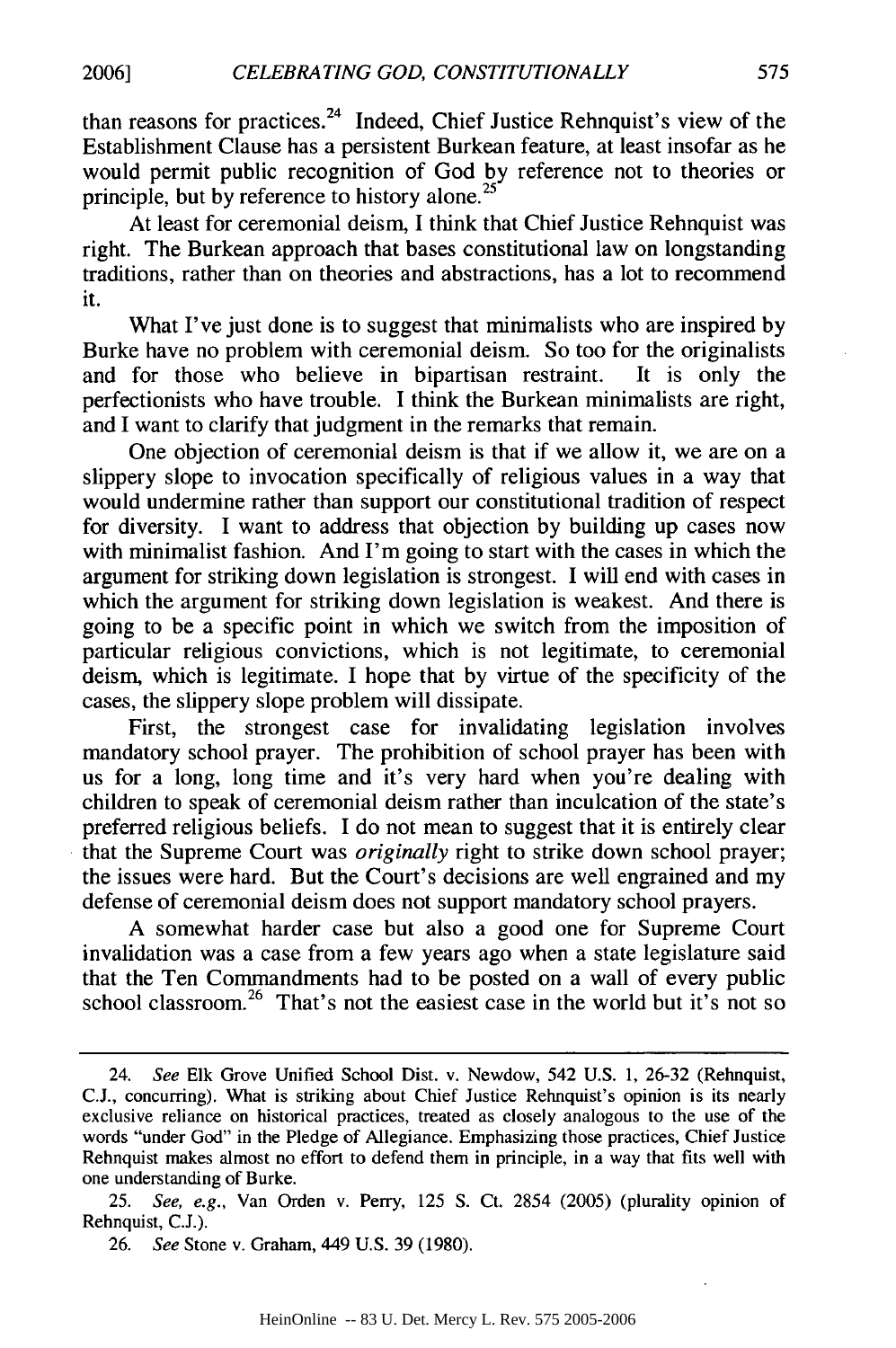far from school prayer. This case involved children, not adults. It's not purely ceremonial; it's the educational setting. To display the Ten Commandments on every public school classroom seems to be an effort to inculcate in children a set of religious convictions, and it is not the states' business to do that.

The third case is a little harder for an aggressive Supreme Court role. The third case is also a case from a few years ago, in which the state legislature didn't mandate any prayers, but said one minute would be set aside for voluntary prayer or meditation.<sup>27</sup> This is harder for the Supreme Court to strike down, because there is no reference to any particular set of religious conviction. But in my view, this case did not involve ceremonial deism, for it was an effect to enlist public schools in the process of religious practice, and the Supreme Court knew that. The Court was probably right to strike the legislation down.

Thus far, I have given three cases in which the Supreme Court properly validated the legislation; but now we're going to ceremonial deism. Last year the Supreme Court was confronted with two cases in which the Ten Commandments were put on public property. If the argument thus far is correct, the Supreme Court was right, in one of those cases, to accept the display of the Ten Commandments on public property, as part of a general celebration of our history. But the Supreme Court was wrong to strike down the posting of the Ten Commandments on the courthouse. After all, the courthouse had many other historical influences displayed, including secular ones. This was not a case in which religious symbols were the only ones. I suggest that a display of the Ten Commandments, if it is part of a series of displays that are not solely religious, is part of legitimate ceremonial deism. The state is entitled to recognize that the Ten Commandments helped to give rise to the legal system in which we now live. To recognize that role is not to commit yourself, as the state did not, to a particular set of religious convictions.

It follows that the Supreme Court was wrong to set its face against the Ten Commandments in the courthouses as part of the historical display. Now let's consider cases that are easier for the government, and whose facts make it harder and harder for the Supreme Court to play an aggressive role. In what seems on reflection to be a surprising decision, the Court struck down a public prayer at a graduation ceremony.<sup>28</sup> Why is it invalid for graduation ceremonies to include prayers, if those ceremonies contain a great deal more than prayers? The relevant ceremony did not require anyone to do anything. It did not use public funds. It did not mandate or coerce any behavior. It simply recognized the existence of religious convictions in the relevant community. From the standpoint of Burkean minimalism, the Court's decision was a blunder.

<sup>27.</sup> Wallace v. Jaffree, 472 U.S. 38 (1985).

<sup>28.</sup> Lee v. Weisman, 505 U.S. 577 (1992).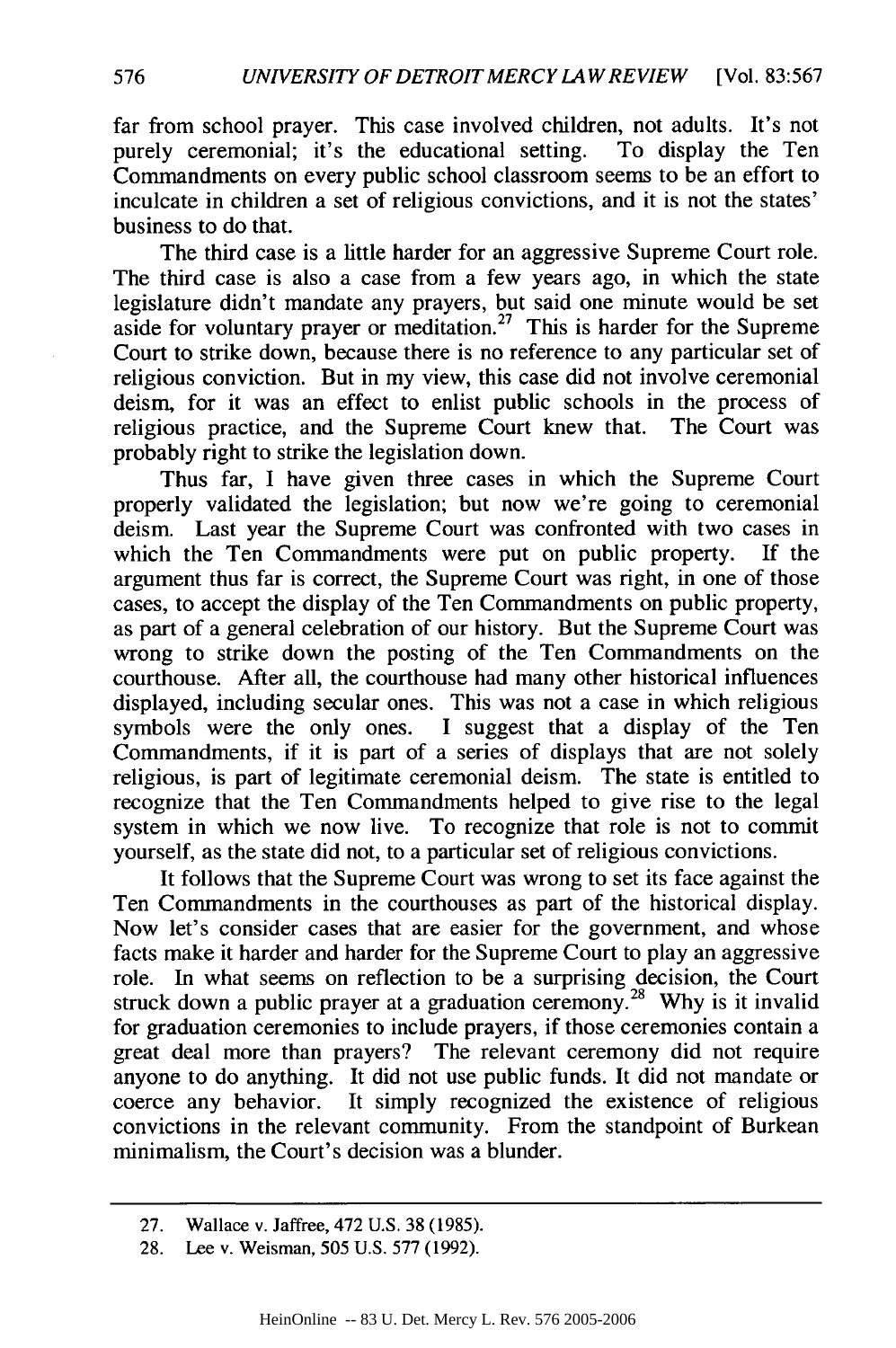Let's now pause over the Pledge of Allegiance which we began. In my view, the ceremonial deism that is involved here is not illegitimate, and the Supreme Court ought to find the use of the words "under God" to be constitutional and not problematic. The Pledge of Allegiance, which many of us said in school, is not a religious ceremony. It is not itself a prayer. There are two words in the Pledge, and these two words are a recognition of what 90% or so of Americans believe, in a context in which no one is forced to say those words if they don't want to do so. The use of the words "under God" in the Pledge of Allegiance might offend some people, but it hardly establishes an official religion. In context, these two words are not the sort of thing the Supreme Court should concern itself with invalidating.

Here is the last case: a Christmas display in which a badly divided Supreme Court rejected a constitutional attack.<sup>29</sup> The Court said that the Christmas display served a secular purpose, which was to celebrate the holiday. At first glance, the Court's idea that a Christmas display has a secular purpose seems quite odd. It is Christmas, after all, not Holidayness. But on reflection, there is a lot to be said for the Court's reasoning. What the locality was essentially doing in this case was recognizing that a number of citizens celebrate Christmas; the locality was acknowledging that practice. This was not by the way a Christmas display to the exclusion of a Hanukkah display or other displays; they were there too. The locality was going beyond ceremonial deism, to be sure. It was not simply recognizing the existence of God. But its Christmas display was part of a general holiday celebration, not an effort to inculcate a particular set of religious convictions.

By way of summary: I have had two goals here. The first is to try to sketch some theories of constitutional interpretation and to bring them to bear on religious liberty and the Establishment Clause in particular. The theories, to recapitulate, are bipartisan restraint, originalism, perfectionism, and minimalism.

My second goal is to defend ceremonial deism. I have argued in favor of an approach that recognizes our history and respect for religious practices and beliefs in a way that doesn't force anyone to do anything, but that acknowledges widespread commitments. Such acknowledgement is not an offense to the Constitution of the United States. Those are my two goals but I actually have a broader goal that I haven't yet identified. In our society today, we have real issues of justice and liberty and equality that constitutional law might help to address. Some of those issues involve the war on terror---the uses and limits of presidential power in the context of national security and the place of civil liberties too. In addition, we have continuing free speech issues on university campuses and state legislatures. In the religious context, we have very serious constitutional issues emerging that have to do with the teaching of intelligent design in public

<sup>29.</sup> See Lynch v. Donnelly, 465 U.S. 668 (1984).